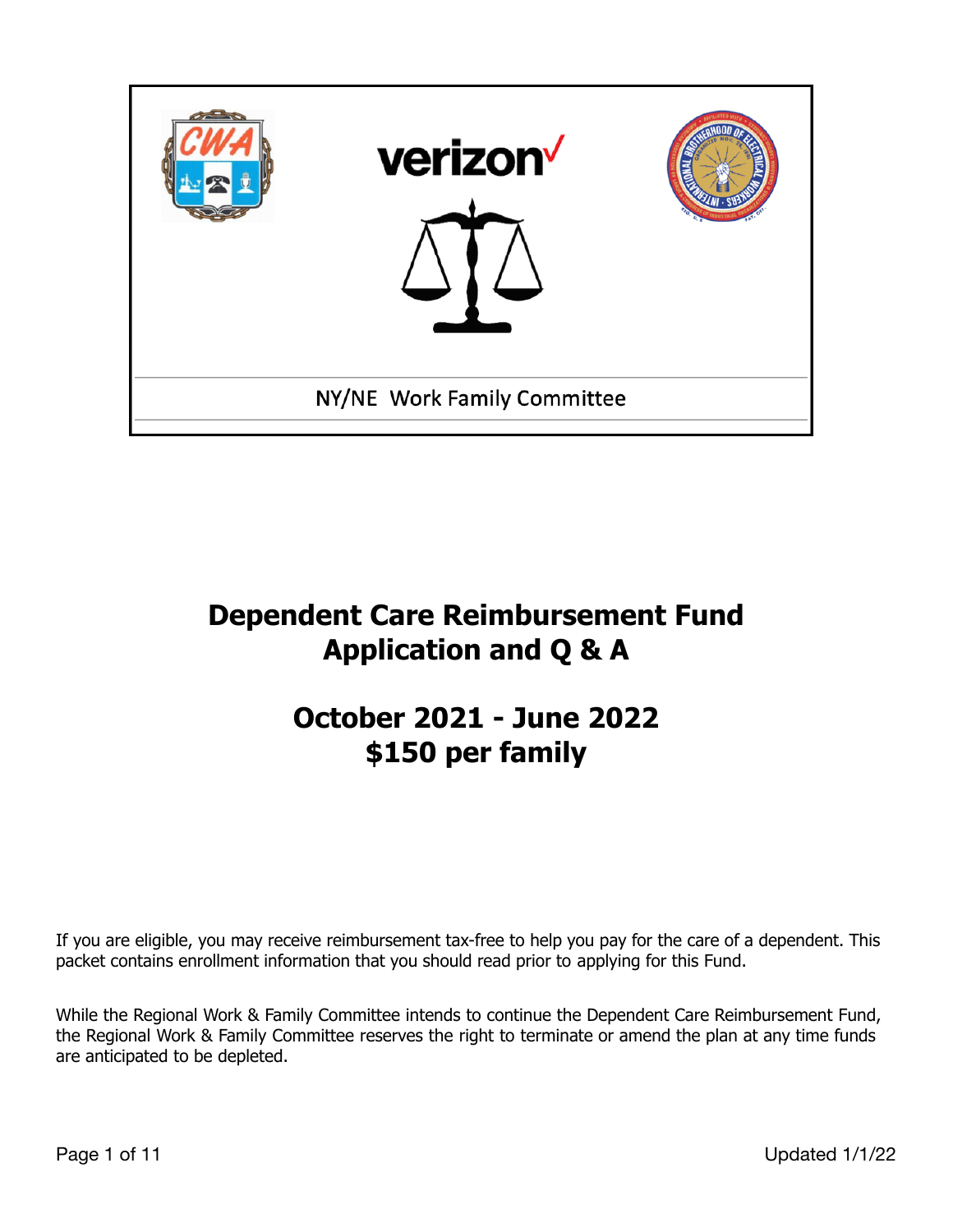#### **CWA VERIZON IBEW 2213 Dependent Care Reimbursement Fund- Enrollment Application**

Please complete separate application for each child enrolled.

| Re-enrollment                                                                                                                                                                                        |                   |                    |  |                                                                                                                       | New-enrollment                                                         |                 |                               |                   |  |
|------------------------------------------------------------------------------------------------------------------------------------------------------------------------------------------------------|-------------------|--------------------|--|-----------------------------------------------------------------------------------------------------------------------|------------------------------------------------------------------------|-----------------|-------------------------------|-------------------|--|
| <b>Employee Information</b>                                                                                                                                                                          |                   |                    |  |                                                                                                                       |                                                                        |                 |                               |                   |  |
| <b>EMPLOYEE LAST NAME</b>                                                                                                                                                                            | <b>FIRST NAME</b> |                    |  | EMPLOYEE ID #:                                                                                                        |                                                                        |                 | <b>NCS DATE:</b><br>Job Title |                   |  |
| <b>CWA LOCAL</b><br><b>HOME ADDRESS:</b>                                                                                                                                                             | Local #           | APT. #:            |  |                                                                                                                       | <b>IBEW 2213</b><br><b>CITY</b><br><b>STATE</b>                        |                 |                               | MANAGEMENT<br>ZIP |  |
| <b>HOME TELEPHONE:</b><br>$\lambda$<br>area code                                                                                                                                                     |                   |                    |  |                                                                                                                       | PERSONAL CELL NUMBER :<br>$\lambda$<br>--<br>area code                 |                 |                               |                   |  |
| STATUS:<br>SINGLE<br><b>MARRIED</b>                                                                                                                                                                  |                   |                    |  |                                                                                                                       | <b>DIVORCED</b><br><b>LEGALLY SEPARATED</b>                            |                 |                               |                   |  |
| PREFERRED E-MAIL ADDRESS (this will be the e-mail address we will use to communicate with you)<br><b>Work Information</b>                                                                            |                   |                    |  |                                                                                                                       |                                                                        |                 |                               |                   |  |
| <b>CITY</b><br><b>STATE</b><br><b>WORK ADDRESS</b>                                                                                                                                                   |                   |                    |  |                                                                                                                       | ZIP                                                                    |                 |                               | WORK REACH #:     |  |
| <b>Dependent Information</b>                                                                                                                                                                         |                   |                    |  |                                                                                                                       |                                                                        |                 |                               |                   |  |
| DEPENDENT FULL NAME                                                                                                                                                                                  |                   |                    |  |                                                                                                                       | <b>CURRENT AGE</b><br>DEPENDENTS DATE OF BIRTH<br>$\prime$<br>$\prime$ |                 |                               |                   |  |
| IS YOUR DEPENDENT SHOWN ON YOUR 2021 IRS 1040 FORM?                                                                                                                                                  |                   |                    |  | <b>YES</b><br><b>NO</b>                                                                                               |                                                                        |                 |                               |                   |  |
| In order to be eligible to participate in the fund,<br>your dependent must reside with you and must be claimed on your income tax.                                                                   |                   |                    |  |                                                                                                                       |                                                                        |                 |                               |                   |  |
| <b>Provider Information</b><br>* THIS FORM MUST BE COMPLETED FOR EACH CARE PROVIDER WHEN MULTIPLE PROVIDERS ARE PAID                                                                                 |                   |                    |  |                                                                                                                       |                                                                        |                 |                               |                   |  |
| PROVIDER'S FULL NAME or NAME OF CHILD CARE BUSINESS (PLEASE PRINT)                                                                                                                                   |                   |                    |  |                                                                                                                       | PROVIDER'S TELEPHONE NUMBER (INCLUDING AREA CODE)                      |                 |                               |                   |  |
| PROVIDER BUSINESS ADDRESS                                                                                                                                                                            |                   |                    |  |                                                                                                                       |                                                                        |                 | <b>STATE</b>                  | ZIP               |  |
| S<br>AMOUNT PAID TO PROVIDER<br>]day<br>per                                                                                                                                                          |                   |                    |  |                                                                                                                       | week<br>other<br>month<br>explain                                      |                 |                               |                   |  |
| AUTHORIZED PROVIDERS SIGNATURE :                                                                                                                                                                     |                   |                    |  |                                                                                                                       |                                                                        |                 | DATE:                         |                   |  |
| Check all days care is provided.                                                                                                                                                                     |                   |                    |  |                                                                                                                       |                                                                        |                 |                               |                   |  |
| <b>MONDAY</b>                                                                                                                                                                                        | <b>TUESDAY</b>    | WEDNESDAY THURSDAY |  |                                                                                                                       | <b>FRIDAY</b>                                                          | <b>SATURDAY</b> | <b>SUNDAY</b>                 |                   |  |
| Provider's registration number<br>Provider's License Number                                                                                                                                          |                   |                    |  | Provider's Tax ID<br>Provider's Social Security No:                                                                   |                                                                        |                 |                               |                   |  |
| check all that apply<br><b>FOR CHILDCARE</b><br>A relative (non spouse)<br>Family care provider outside home<br>Care provided at employees home<br>Childcare center<br>Before school<br>After school |                   |                    |  | check all that apply<br>FOR ADULT CARE<br>Adult care program<br>In home services<br>In home medical services<br>Other |                                                                        |                 |                               |                   |  |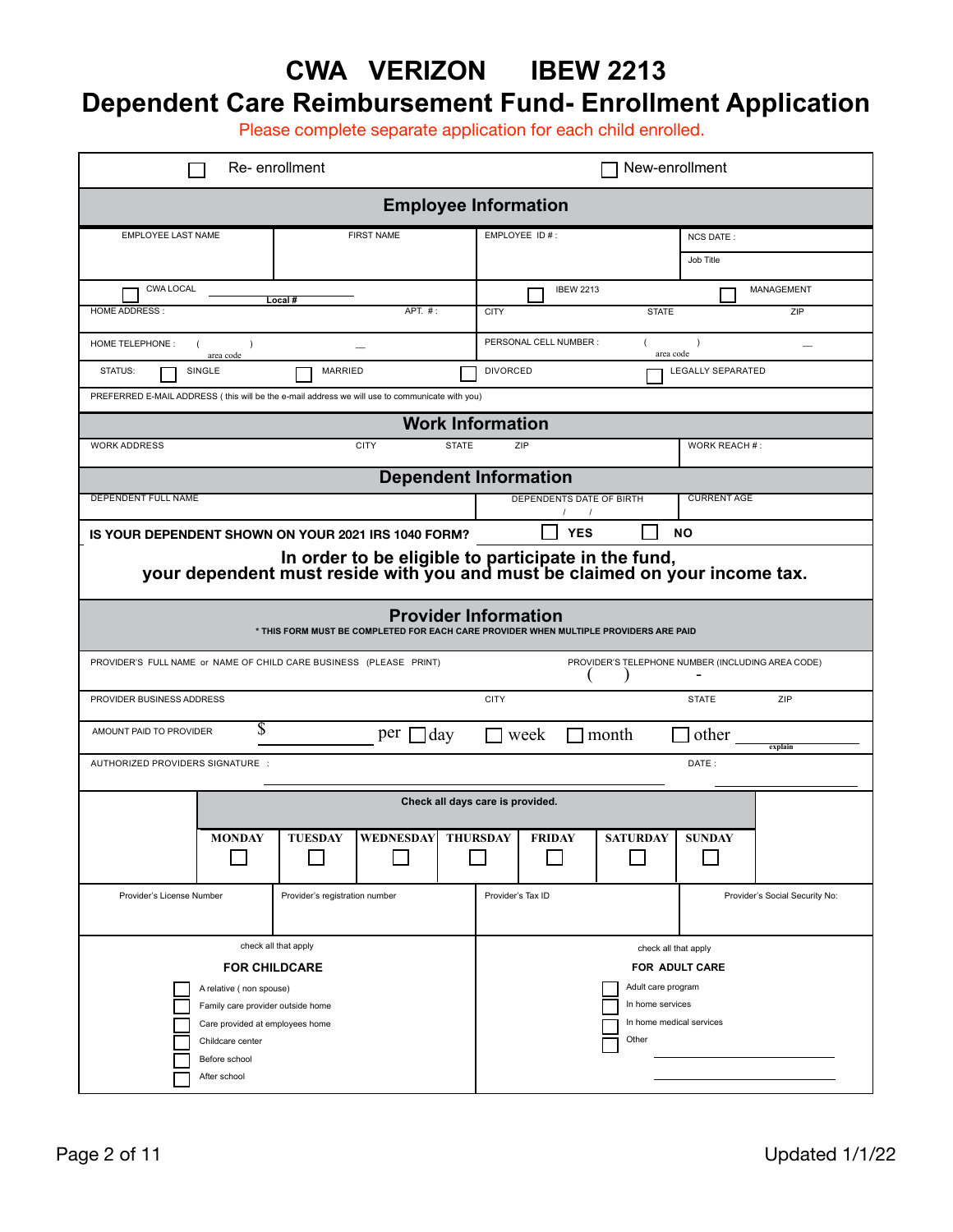# **Employee Certification:**

I certify that I am: (circle one) Married, Single, Divorced, Legally Separated

- I certify that the child/children listed as my dependent(s) on this application is/are less than 13 years old and is listed as a dependent on my current Federal Income Tax return. If I am divorced or legally separated I certify the child/children listed as the dependent(s) on this application is less than 13 years old and is in my custody for the greater part of the year.
- If married and filing separately I certify that the child/children listed as my dependent(s) on this application are listed as dependent(s) on my current Federal Income Tax return. I understand that if my child/children are listed on my spouses 1040 I DO NOT qualify for the Fund under Verizon guidelines
- $\Box$  Any other dependent listed on this form is physically or mentally incapable of self-care and qualifies as my dependent for Federal Income Tax purposes. The dependent spends at least 8 hours a day in my home.
- $\Box$  If married, my spouse is employed, or is a full-time student, or is physically or mentally disabled and unable to provide self-care.
- I certify that my provider is not a relative listed as a dependent on my Federal Income Tax return and not my own child under the age of 19. To the best of my knowledge my provider is in compliance with all the laws and regulations governing the operation of the business.
- $\Box$  I assume all responsibility for determining the quality and capability of a childcare dependent care provider, and I assume all responsibility for choosing a provider. I understand that Verizon, CWA and IBEW 2213 do not hire, train or supervise child or dependent care providers, nor do they screen, endorse, or recommend any provider of care, nor represent or guarantee the provider I have chosen will provide quality care. I understand Verizon, CWA, and IBEW 2213 are not responsible or liable for any injuries or damages of any nature suffered as result of the acts or omission of a provider of care in the operation of its business.
- I understand Verizon, CWA and IBEW 2213, retain the right to change the eligibility requirement or amount of reimbursement as well as any other provision of the Dependent Care Reimbursement Fund.
- I understand that it is my responsibility to notify the Work & Family Committee at 120 Hicksville Road, Room 200-A, Massapequa N.Y. 11758 of any lifestyle change, i.e.: marriage, birth, or adoption of a child. [beverly.steele@Verizon.com](mailto:beverly.steele@verizon.com) (516) 797-3872
- I understand that my eligibility for reimbursement terminates upon my termination of employment with Verizon.
- $\Box$  I certify to the best of my knowledge, the information I have provided on this form is correct.

Employee Signature /Date:

While the Regional Work & Family Committee intends to continue the Dependent Care Reimbursement Fund, the NY/NE Regional Work & Family Committee reserves the right to terminate or amend the plan at any time funds are anticipated to be depleted.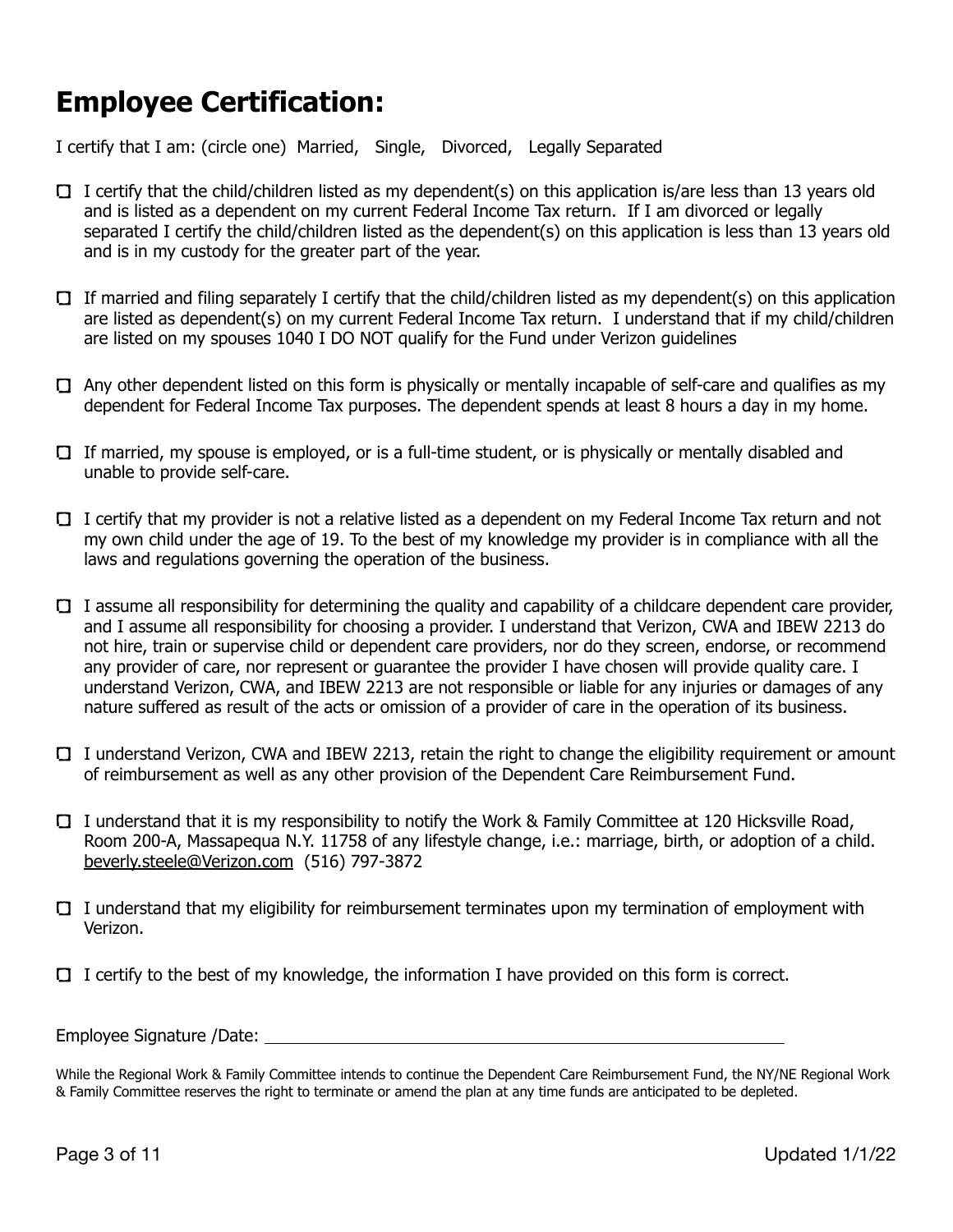### **Checklist for Fund Enrollment**

Complete this enrollment application and Certification form

You must attach a copy of your 2021 IRS 1040 form listing dependents and income, and W-2 form. Married employees who file separately from their spouse must also attach a copy of their spouse's 2021 IRS 1040 & W-2.

If you or your spouse is self-employed and filed income tax for your business, you must attach a copy of the IRS Schedule C.

If you filed a joint return but are no longer married you must attach legal documentation.

#### **Forward via US Mail only:**

- completed application (one per child)
- certification form
- required tax information
- copies of any applicable custody/support documents to:
- If your child is born after you file your taxes, please provide a copy of the birth certificate

NY/NE Regional Work and Family Beverly Steele, Fund Administrator 120 Hicksville Road, Room 200-A Massapequa NY 11758 beverly.steele@Verizon.com (516) 797-3872

In order to receive monthly reimbursement you must first complete an enrollment application and be approved. You will be notified via e-mail regarding your acceptance into the fund. Be sure to provide a valid e-mail address. If no e-mail address is available we will forward your correspondence to the home address you have provided on your application.

\* Reminder in order to qualify for reimbursement under the Fund your child/children must be claimed on your 1040 form and payment must be made in your name. \*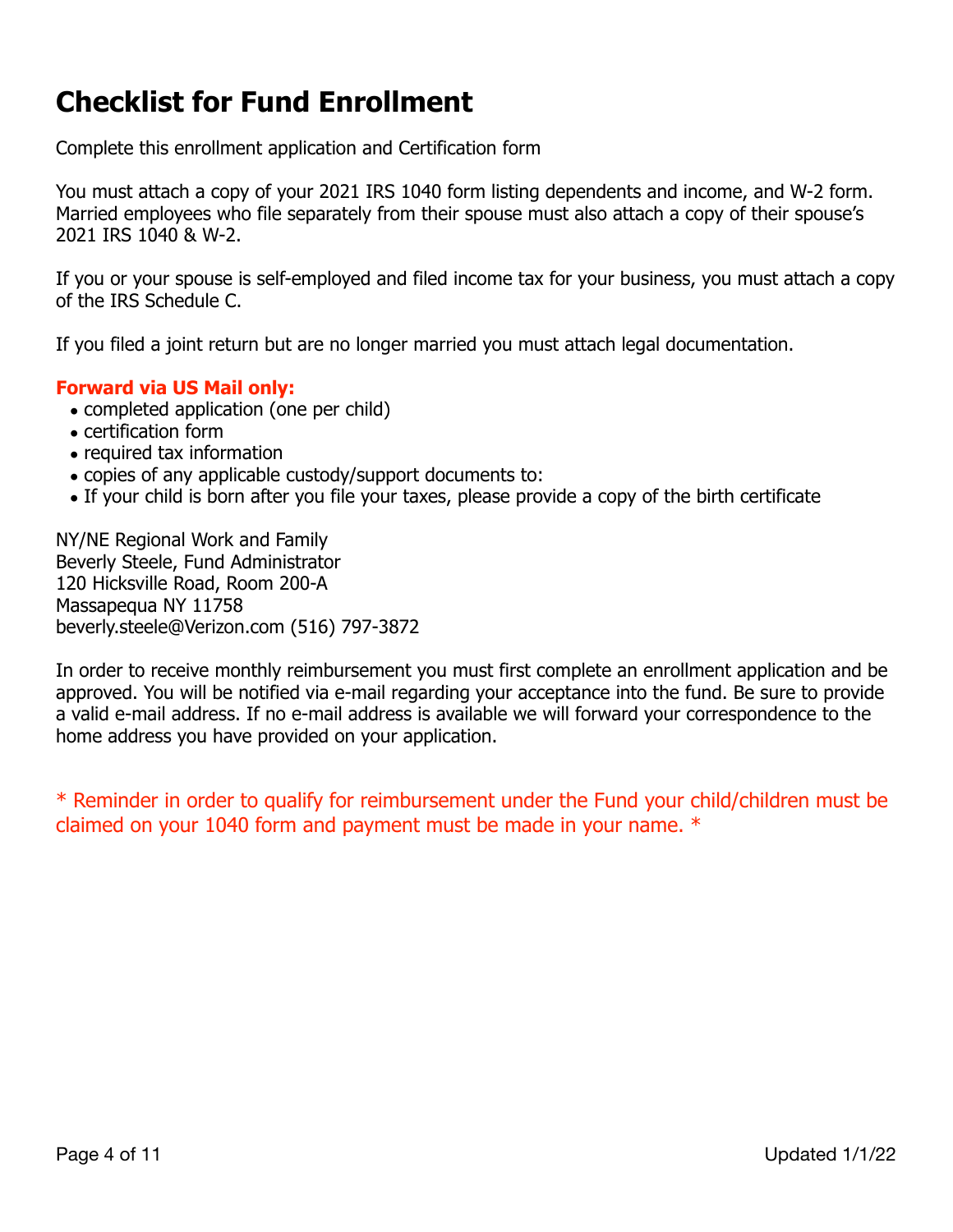# **NY/NE Work and Family Committee**

# **Verizon / CWA / IBEW**

| <b>Ricky Morrison Chairperson</b><br><b>CWA Staff Rep</b><br>80 Pine Street, 37th Floor<br>New York, NY 10005<br>212 344 7332<br>E-mail: rmorrison@cwa-union.org              | Beverly Steele, Fund Administrator<br>120 Hicksville Road, Room 200-A<br>Massapequa NY 11758<br>Phone: 516-797 3872<br>Email: beverly.steele@Verizon.com                                             |
|-------------------------------------------------------------------------------------------------------------------------------------------------------------------------------|------------------------------------------------------------------------------------------------------------------------------------------------------------------------------------------------------|
| CWA Local 1101<br>Robert P Shannon, Assistant to the President<br>350 West 31 Street 2nd Floor<br>New York NY 10001<br>914-589-3724<br>E-mail: shannon61r@gmail.com           | CWA Local 1103<br>Kevin Campo Business Agent<br>345 Westchester Avenue<br>Port Chester, NY 10573<br>Phone: 914-939-8203<br>Fax: 914-939-5854<br>E-Mail: kcampo24@yahoo.com                           |
| CWA Local 1104<br>Lindsay Abbate<br>One Florgate Road<br>Farmingdale, NY 11735<br>Phone: 516-420-1104<br>Fax: 516 420-8390<br>Cell:631-553-0903<br>E-mail: macleod712@aol.com | CWA Local 1104<br>Kim Young, EVP.<br>1063 Front Street<br>Binghamton, NY 13905<br>Phone: 607-762-1104<br>Fax: 607-773-5473<br>E-Mail: kyoung@cwa1104.com                                             |
| CWA Local 1106<br>Bill Podmore, Division Steward North<br>221-10 Jamaica Ave., Suite 210<br>Queens village, NY 11428<br>Phone: 917-453-7213<br>E-mail: bpod66@yahoo.com       | <b>CWA 1109</b><br>Roger Young, E-Board Member<br>1845 Utica Ave<br>Brooklyn, NY 11234<br>Phone: 718-444-1109<br>Fax: 718-531-1141<br>E-mail: ryoung@cwa1109.org                                     |
| CWA Local 1118<br>Theresa Devine, Secretary<br>4 Wembley Court<br>Albany, NY 12205<br>Cell: 518-782-9977<br>E-mail: theresadevine@me.com                                      | <b>IBEW 2213</b><br>Anita Arezzo-Miga Assistant Business Mgr.<br>6333 Route 298-Suite 103<br>East Syracuse, New York 13057<br>Phone: 315 884 4333<br>Fax: 315 438-8225<br>E-Mail: anita@ibew2213.org |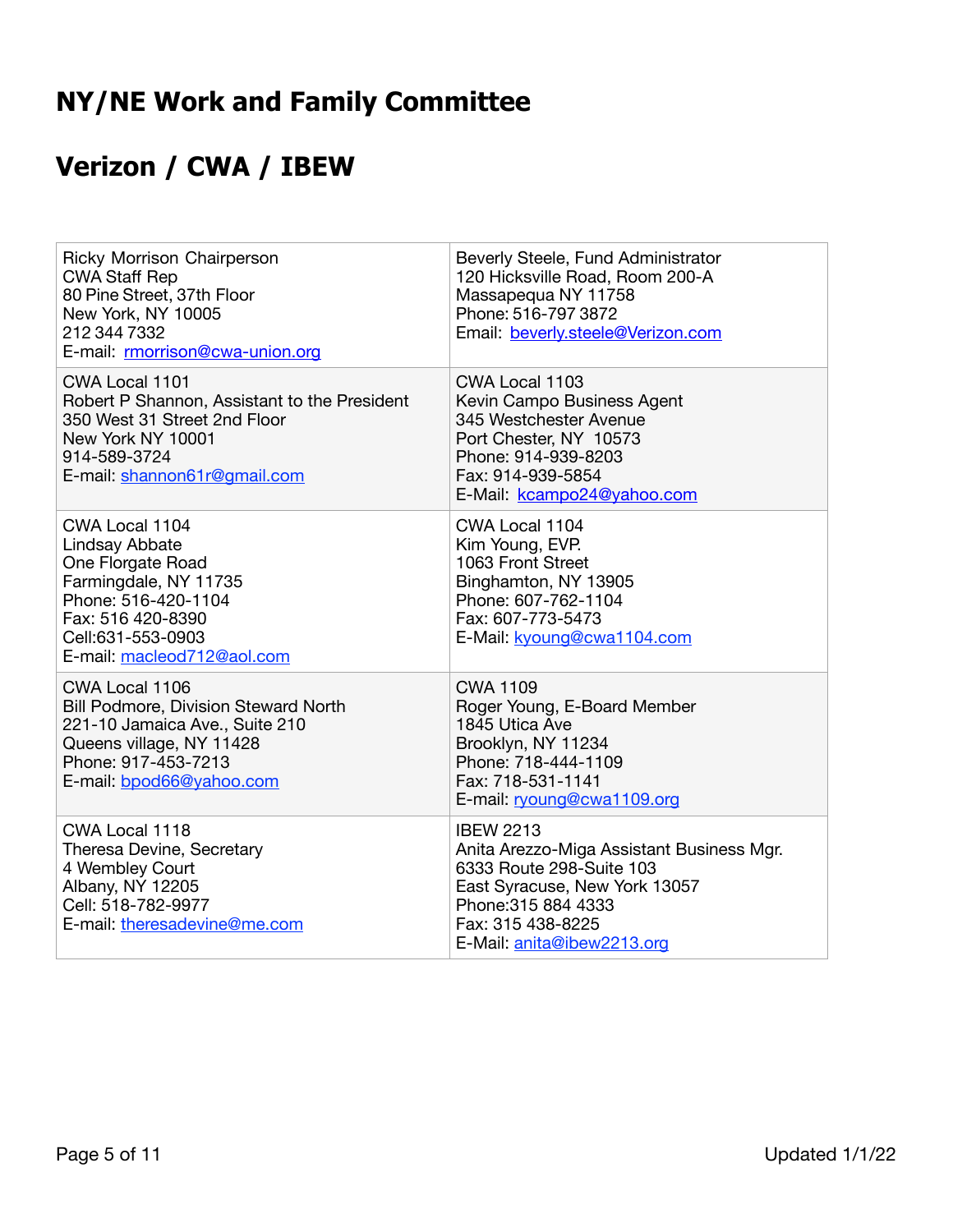### **Tax Implications:**

Each employee is responsible for insuring they are in compliance with IRS guidelines. Employees should consult their tax advisor or the IRS ([www.irs.gov\)](http://www.irs.gov) about their particular circumstances prior to applying to participate in the DCRF.

- Each household is limited to \$5,000 of tax-free reimbursement per tax year (the limit is \$2,500 if you and your spouse file separate tax returns.)
- The \$5,000 tax-free limit includes the monies from the Fund, and any amount an employee sets aside through the Verizon Dependent Care Spending Account or amounts a spouse sets-aside in any other dependent care account.
- Any reimbursement over the \$5,000 limit will be taxed as income. Any reimbursement in excess of the IRS allowed tax-free level is subject to additional taxation. Since tax situations vary by employee, neither Verizon or the NY/NE Regional Work & Family Committee are responsible for notifying employee or calculating for employees when the reimbursement exceeds the tax-free benefit allowed by the IRS, becoming taxable Income.

### **Dependent Eligibility:**

The Fund is a tax-free benefit and eligible dependents are defined by the Internal Revenue Service (IRS) rules and regulations. See publication 503 Child and Dependent Care Expense [www.irs.gov.](http://www.irs.gov)

Your reimbursed dependent care expenses must be for one of the following:

- Your child under 13 years of age that is listed on your IRS 1040 Form as a dependent.
- Your spouse who is physically or mentally unable to care for himself or herself.
- Your dependent that is physically or mentally unable to care for himself or herself.

### **Provider Qualifications:**

- Providers must be licensed or legally operating. If you don't know whether your care provider is legally operating call Anthem Employee Assistance Program 888-441-8674 or access website [www.anthem.com/](http://www.anthem.com/eap/verizon) [eap/Verizon](http://www.anthem.com/eap/verizon)
- The Provider cannot be a dependent listed on your IRS 1040 Form.
- The Provider cannot be your child under the age of 18 years or be your dependent child under 19 years of age.
- Please be sure to notify your provider that Verizon will be calling. Your provider should be prepared to verify the amount he/she charges for providing care, hours/days the child/children is in his/her care and his/her license number, registration number, and/or social security number.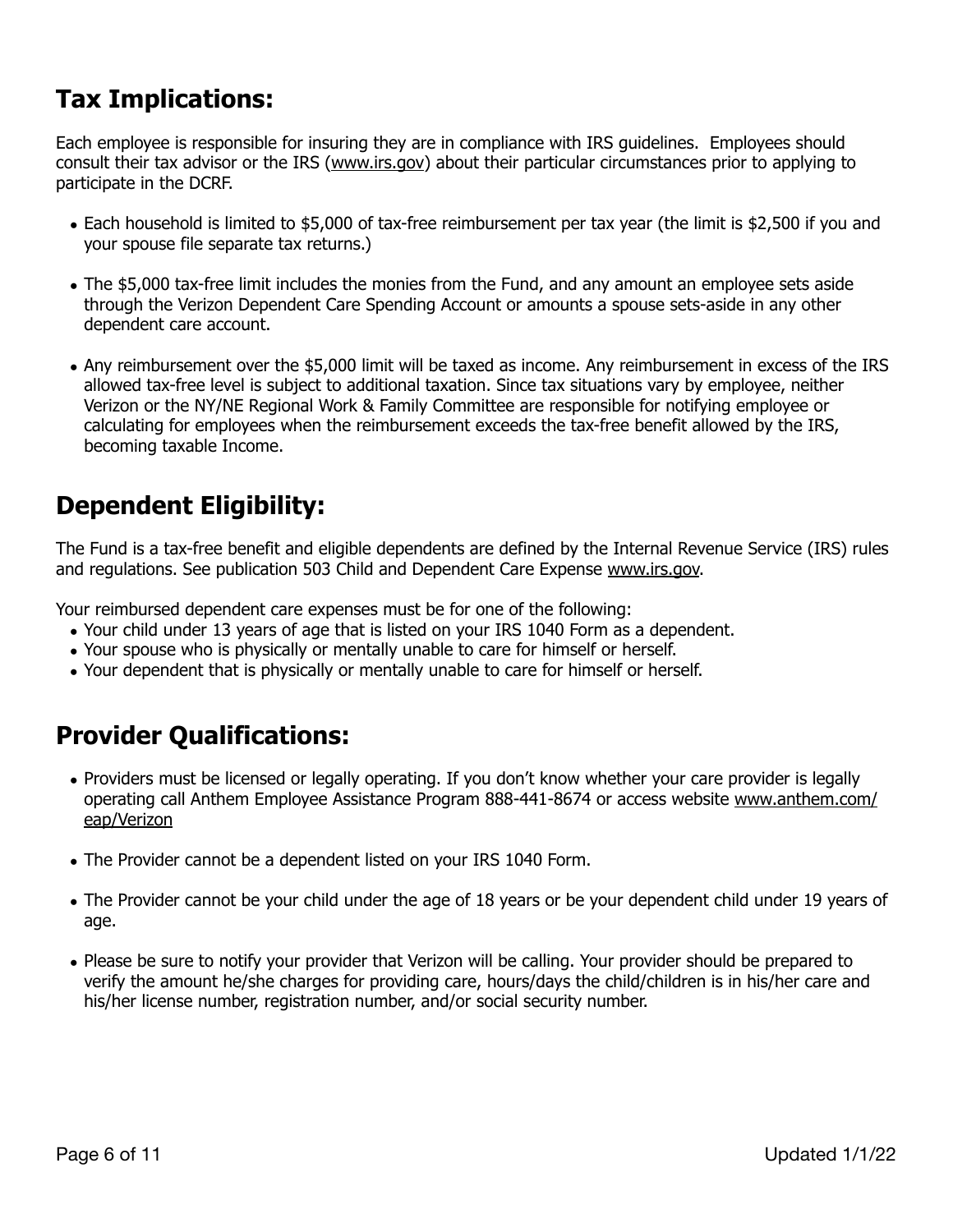#### **What Is the Dependent Care Reimbursement Fund?**

The Dependent Care Reimbursement Fund was established in 1994 as part of the collective bargaining agreement created to help employees pay a portion of their child or elder care expenses.

Licensed care and legal custodial arrangements are major determinants for fund participation. The information provided on your enrollment application will be verified by the NY/NE Regional Work and Family Committee.

The reimbursement is not taxed as long as the amount you receive plus any amount you have set aside in the Dependent Care Spending Account (DCSA), combined with any similar accounts of your spouse does not exceed \$5,000 (\$2,500 if you and your spouse file separate tax forms in the calendar year). Contact the Verizon Benefit Center at 1-855-4vZ-BENS (1-855-489-2367) for more information on the Dependent Care Spending Account (DCSA).

### **Who Is Eligible?**

- You must be a NY/NE CWA, IBEW 2213, NY/NE Service Company employee or Verizon NY/NE management employee to be eligible to apply to this fund. The Fund is part of the collective bargaining agreement between NY/NE CWA, IBEW 2213 and Verizon. The NY/NE Regional Work and Family Committee oversee the Fund and is comprised of NY/NE CWA, IBEW 2213 and Verizon New York management representatives.
- The Fund rules and eligibility requirements are determined by the NY/NE Regional Work and Family Committee and are in compliance with the Internal Revenue Service.
- Employee application and reimbursed approvals are based on the guidelines established by the NY/NE Regional Work and Family Committee and the Internal Revenue Service.
- The maximum weekly reimbursement amount is \$150.00 per week per family effective October 1, 2021 June 30,2022, Multiple dependents per family are eligible for enrollment. If you are married to a Verizon employee, only one employee may enroll a dependent in the fund.
- You must complete one application for each dependent. All dependent children must be listed on employees 1040 and all payments must be made from accounts in the employees name.
- You may request reimbursement for each day your child is at care. You do not have to deduct your expenses for each day during a short, temporary absence from work, such as for vacation or a minor illness, if you are required to pay for care anyway. An absence of 2 weeks or less is a short temporary absence for the purposes of this fund.
- School tuition to attend kindergarten or a higher grade is not reimbursable.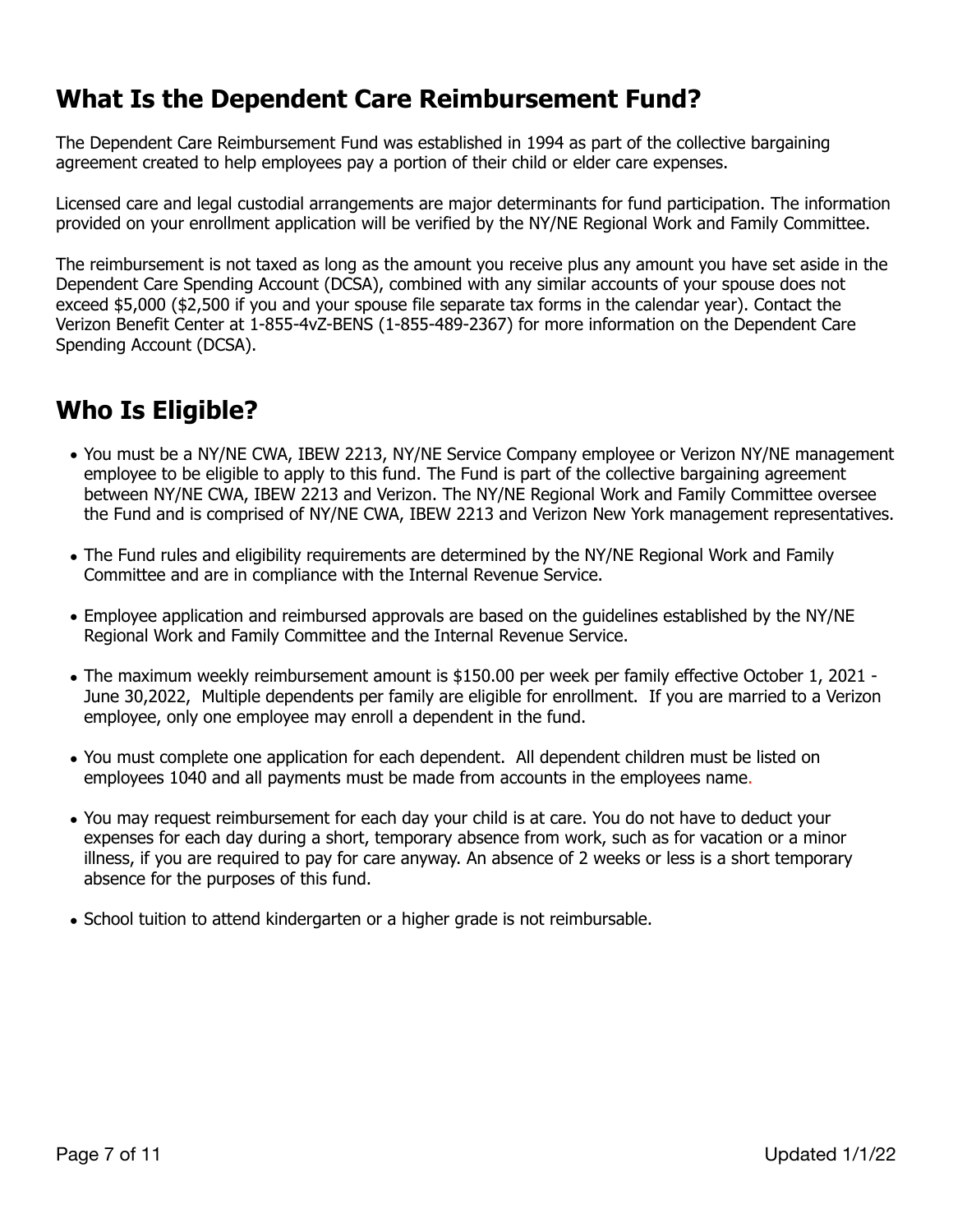#### **Employee Eligibility:**

- Active employee.
- You must be in need of dependent care in order to work. Under Federal Law, you and your spouse must be working during the hours your dependents are in care in order to make this a tax-free benefit. The only exceptions are when your spouse is a full-time student, or is physically or mentally incapable of self-care.
- Fund reimbursement cannot be used to pay for child support
- You must report your provider's name, address, and social security or tax identification number on the Enrollment Application, Employee Monthly Reimbursement Form and IRS income tax forms.
- For the purpose of this found your "provider" must file income tax each year at tax reporting time. Your provider must report all payments he/she receives as a result of this fund.
- You are not eligible to receive reimbursement for any time spent while you are attending college or taking any classes out of your normal working schedule.

#### **Reimbursement:**

Once approved for Fund participation you must submit a monthly request for reimbursement. You must do so by completing a "DCRF Reimbursement Form." The request form must be forwarded monthly and your provider must sign the monthly form each moth. However, if original receipts are provided you may attach your receipts to a completed monthly reimbursement form and mail it to the fund administrator. Reimbursement generally will appear in the paycheck on the last Thursday of each month for the previous month's expenses.

- In order to be reimbursed a new signed monthly reimbursement form and proof payment in members name must be submitted each month.
- The DCRF Monthly Reimbursement Form must be mailed and postmarked no later than the Second Friday of reach month for the previous month's services.
- **• Any request for reimbursement mailed after the postmark deadline date will be considered late and will not be paid.**
- Employees are responsible for the submission of complete and valid information on all enrollment and monthly forms. Omission of any requested data can lead to non payment.
- Monthly forms should not be faxed unless specifically requested by the Fund Administrator. Xerox copies of application or monthly forms are not accepted unless specifically requested by the Fund administrator.

**Employees must attach a receipt when submitting a reimbursement form.**

**i.e. Receipt from the school / after school provider, Canceled Check or Money Order.**

**\*Receipts from a receipt book are not accepted unless they are stamped by the provider.**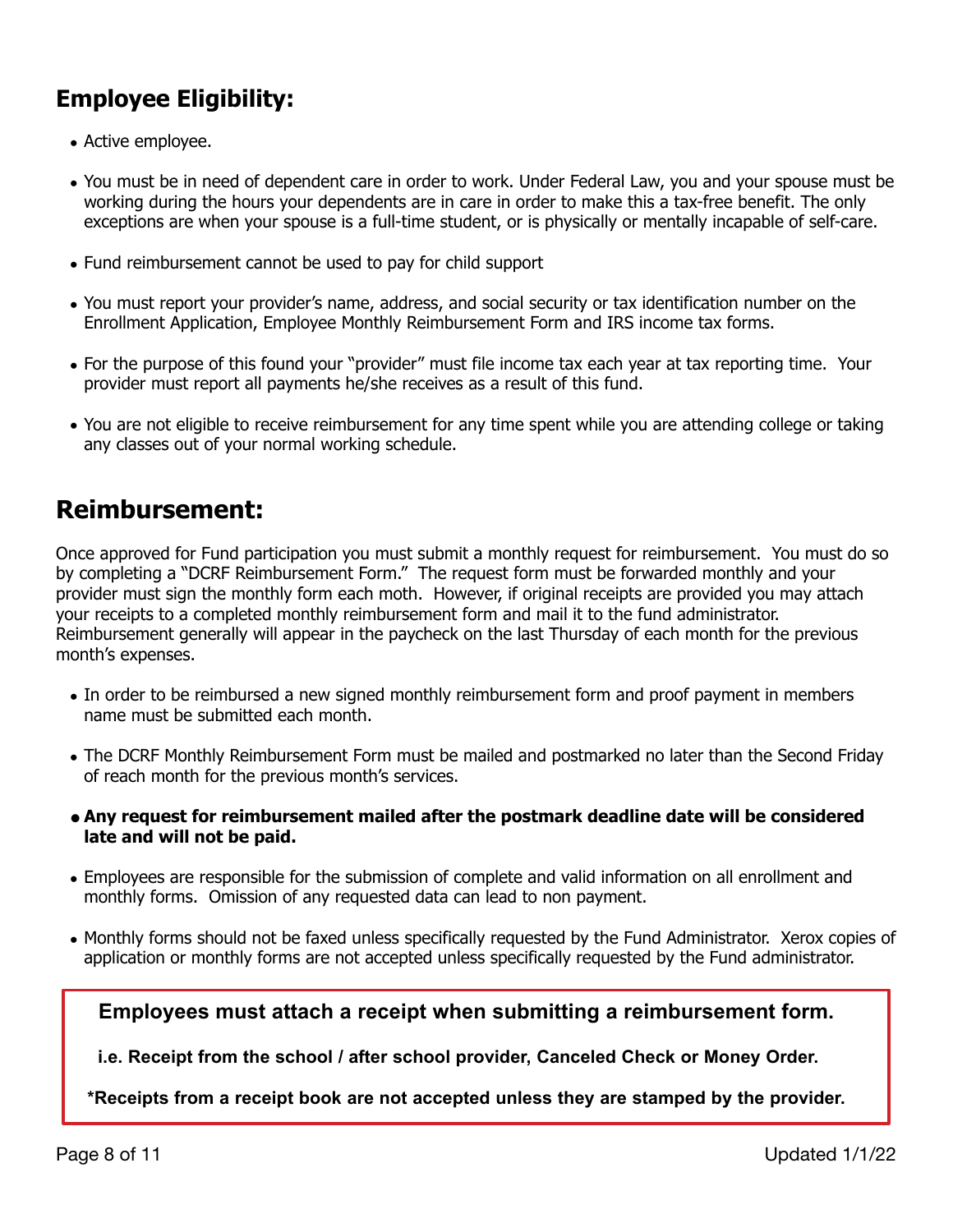#### **Appeal Process** (Enrollment / Monthly Reimbursement)

- Appeals must be submitted in writing to the NY/NE Regional Work and Family Committee with details of your situation. Enclose all necessary documentation. Your appeal must be received by the committee within 45 days of your written notification of denial of enrollment or within 45 days of non payment of your dependent care expense.
- Submit all appeals to NY/NE Regional Work and Family Committee, % Beverly Steele, 120 Hicksville Road, Room 200-A, Massapequa, NY 11758

#### **Frequently Asked Questions and Answers**

Q: What if I don't have copies of my tax returns and W-2's?

A: Applications will not be considered without supporting tax information. A transcript is not acceptable. Copies of your tax return can be requested from the IRS. Copies of your W-2's can be requested from your employer's payroll department.

Q: What does it mean that I pay for dependent care in order to work?

A: Under federal law, you and your spouse (if applicable) need to be working during the hours your dependents are in care in order to make this benefit tax-free.

Q: If I change dependent dependent enrolled, what is the procedure?

A: Notify the Fund Administrator

Q: I am enrolled and eligible but no longer with to participate, what should I do? A: Send written notice to withdraw to: NY/NE Regional Work and Family, Beverly Steele, 120 Hicksville Road, Room 200-A, Massapequa, NY. 11758

Q: My spouse is also a Verizon employee, can we both participate in the Fund? A: No, if both spouses work for Verizon, the family can only be reimbursed once a month for care. Remember, this also holds true for shared custody and separation. Be sure to send legal documentation to the NY/NE Regional Work and Family Staff.

Q: What is the difference between the Dependent Care Spending Account (DCSA) and the Dependent Care Reimbursement Fund (DCRF)?

A: Under the Dependent Care Spending Account you may reduce your take home pay by setting aside a portion of your income to pay for dependent care expenses. You do not pay taxes on the amount you set aside from your take home pay. Any amount you set aside but do not use for dependent care by the end of the year will not be refunded to you. The total amount that the IRS allows you to set aside tax-free is \$5,000 (\$2,500 if you and your spouse file separate tax forms in a calendar year). Contact the Verizon Benefit Center at 1-855-4VZ-BENS (1-855-489-2367) for more information. The NY/NE Regional Work and Family Committee or Staff does not handle the DCSA.

Q: Can I participate in both the Reimbursement Fund and the Spending Account?

A: Yes. Eligible employees can be reimbursed through the fund AND set aside a portion of their income in the Spending Account and not pay any taxes, up to a combined total of \$5,000. For example, if you anticipate collecting \$2,400 for the next year from the Fund, then you and your spouse would not want to put more than \$2600 in the Dependent Care Spending Account (or similar fund for your spouse) for that year, if you want to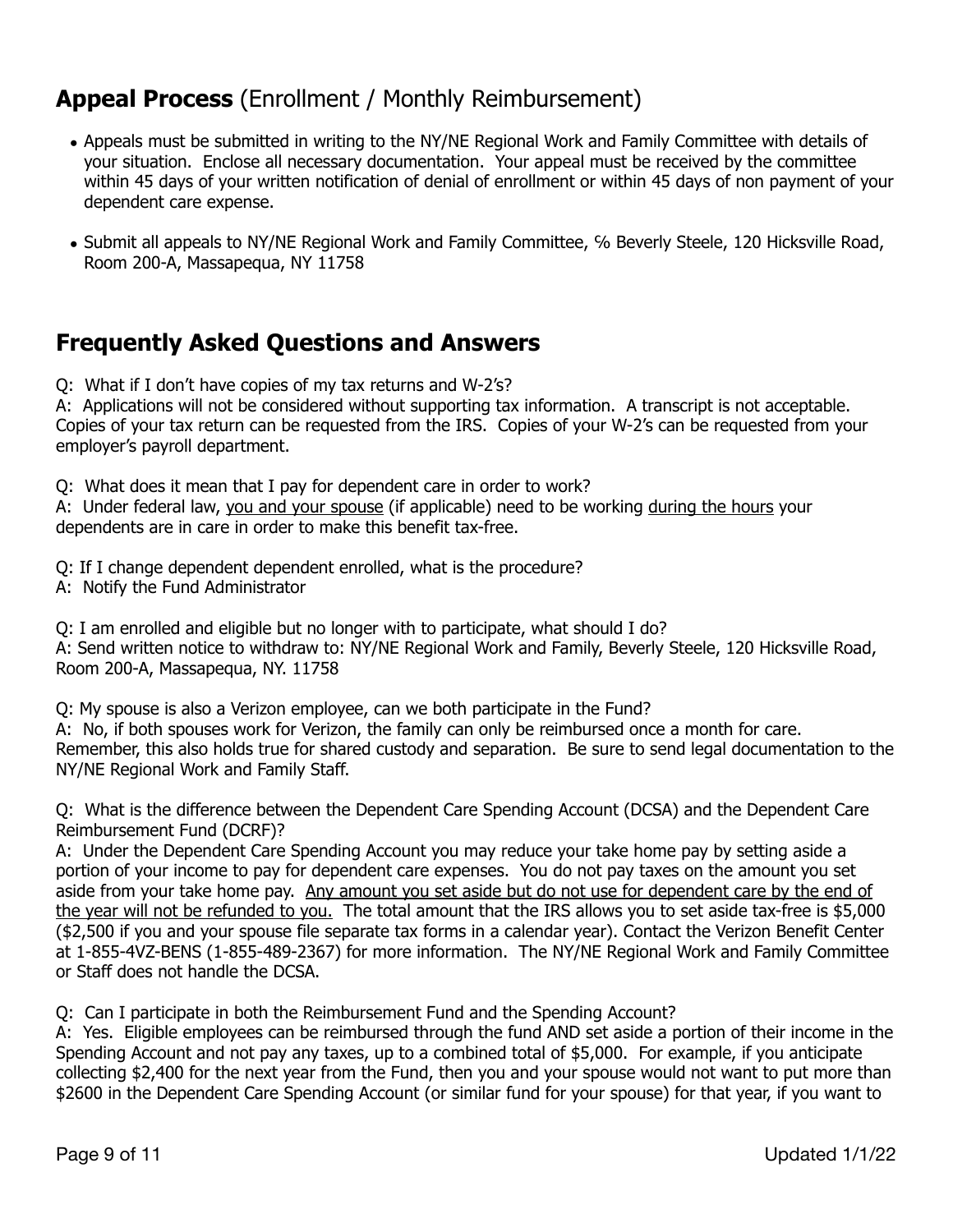avoid having to pay taxes on amounts over \$5,000. Any amount over the \$5,000 maximum per family per year is subject to taxes. Remember any reimbursement in excess of the IRS allowed tax-free level is subject to additional taxation depending on how you file your taxes. Since tax situations vary by employee, Verizon is not responsible for notifying employees or calculating for employees when the reimbursement exceeds the taxfree benefit allowed by the IRS and becomes taxable income.

- Q: When does reimbursement for the care of my 13-year-old end?
- A: Reimbursement ends on the last day of the month prior to the month in which he/she turns 13 years old.

Q: If my spouse is disabled or does not work, can I participate in the Fund?

A: Yes, as long as your spouse is physically or mentally incapable or self-care, qualifies as your dependent for federal income tax purposes, and lives in your home. If your spouse is a full-time student, you may participate in the Fund. If your spouse is not working for other reasons, you are not eligible to participate in the Fund. Special rules may apply in these situations and you should speak to your tax advisor regarding your circumstances.

Q: I claim my grandfather as a dependent on my federal income tax return. He lives alone and requires someone to come into his home to provide care. Can I be reimbursed for part of that expense? A: No, the law provides that your dependent must live in your home in order to be eligible for reimbursement of your care expenses.

Q: My father is in a nursing home, and I help pay for this care. CanI reimbursed for part of this expense?

A: No, the law provides that out-of-home care cannot be reimbursed.

Q: My mother currently cares for my children in my home while I work. Can I continue this arrangement and participate in the Fund?

- A: Yes, as long as:
	- 1. You pay for the care.
	- 2. You do not claim your mother as a dependent on your tax return
	- 3. Your mother is licensed as or legally operating as a child care provider.
	- 4. If not licensed but meets the requirements, the provider must report these monies to the IRS as income.

Q: The enrollment forms asks for personal information. Who will see this information?

A: The information you provide in your enrollment materials will be kept confidential. The only people who see the completed forms will be those directly involved in the administration of the Fund.

Q: If I have dependent care expenses, how do I start receiving money from the subsidy program?

A: A completed enrollment application must be submitted and your participation approved before you may begin to submit monthly claims for reimbursement.

Q: Do I have to re-enroll into the Program each year?

A: Yes. Updated 1040 and W-2's are required by May 1st. If no forms are received you will be suspended from the program until they are. There will be no retroactive payouts for the time you are suspended.

Q: Do I need to submit a receipt in order to receive reimbursement for dependent care expenses if I use a a provider which meets legal requirements but is not licensed?

A: Yes, only forms **completed in ink** bearing original signatures will be accepted. Retain copies of your submitted claims for your records.

Q: What if why provider will not give me her social security number or tax identification number?